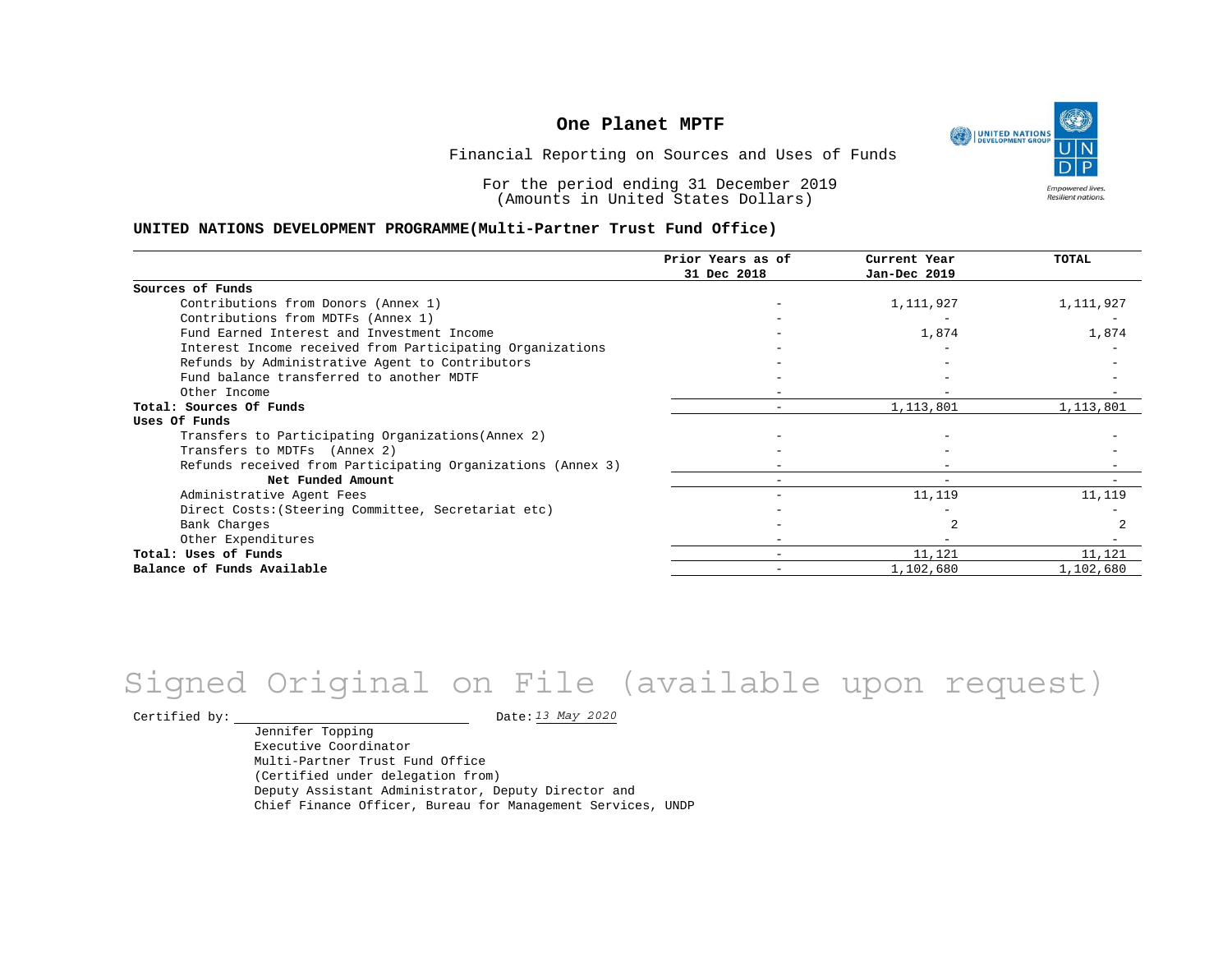

Financial Reporting on Sources and Uses of Funds

For the period ending 31 December 2019 (Amounts in United States Dollars)

#### **UNITED NATIONS DEVELOPMENT PROGRAMME(Multi-Partner Trust Fund Office)**

**Annex - 1: Contributions**

|                       | Prior Years as of | Current Year | TOTAL     |
|-----------------------|-------------------|--------------|-----------|
|                       | 31 Dec 2018       | Jan-Dec 2019 |           |
| From Contributors     |                   |              |           |
| GOVERNMENT OF GERMANY | -                 | 1,111,927    | 1,111,927 |
| Total: Contributions  | -                 | 1,111,927    | 1,111,927 |

# Signed Original on File (available upon request)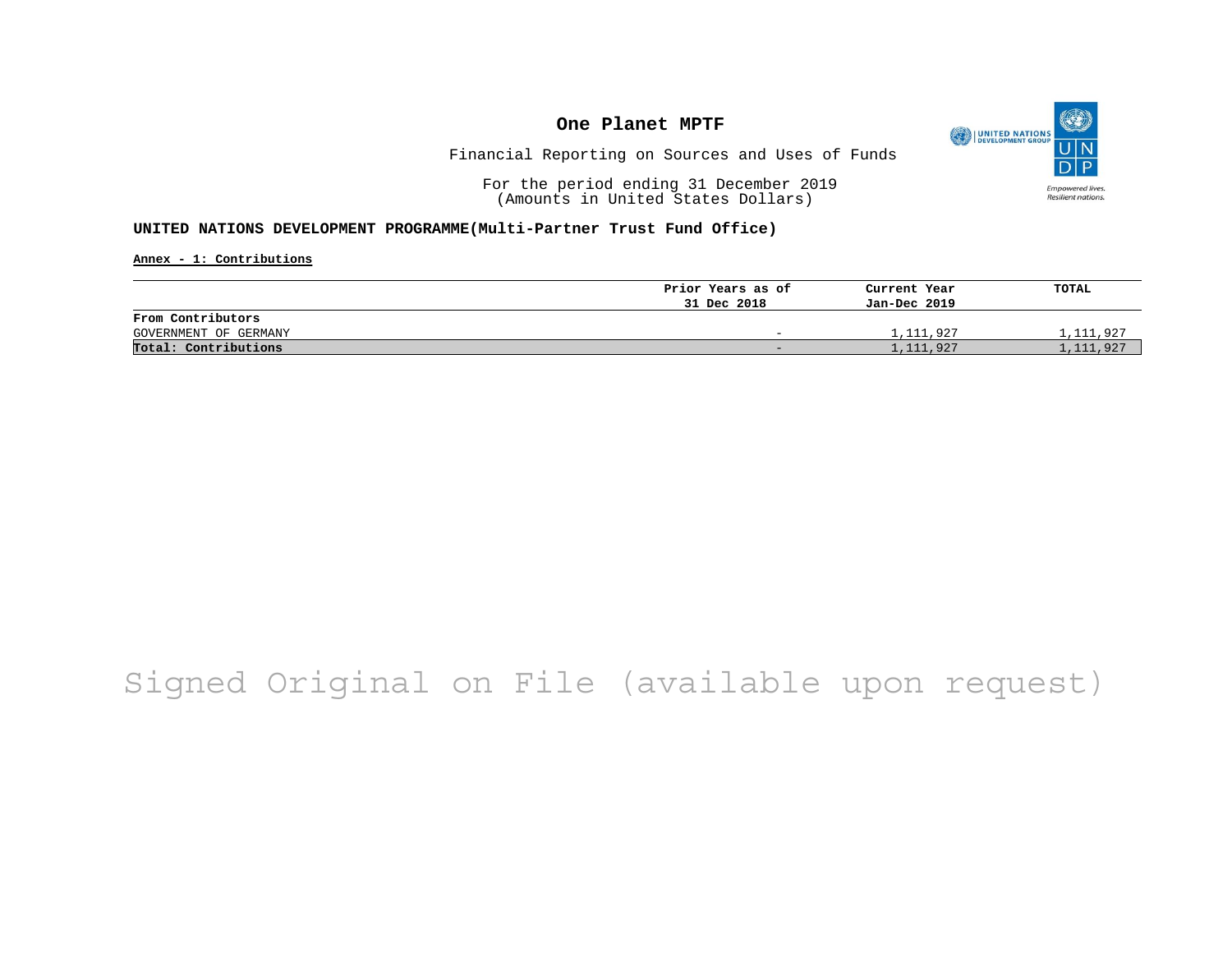

Financial Reporting on Sources and Uses of Funds

For the period ending 31 December 2019 (Amounts in United States Dollars)

#### **UNITED NATIONS DEVELOPMENT PROGRAMME(Multi-Partner Trust Fund Office)**

**Annex - 2: Transfers**

|     | Prior Years as<br>оf | Current Year    | TOTAL |
|-----|----------------------|-----------------|-------|
| ـــ | 2018<br>Dec          | 2019<br>Jan-Dec |       |

**To Participating Organizations**

**No Activity**

# Signed Original on File (available upon request)